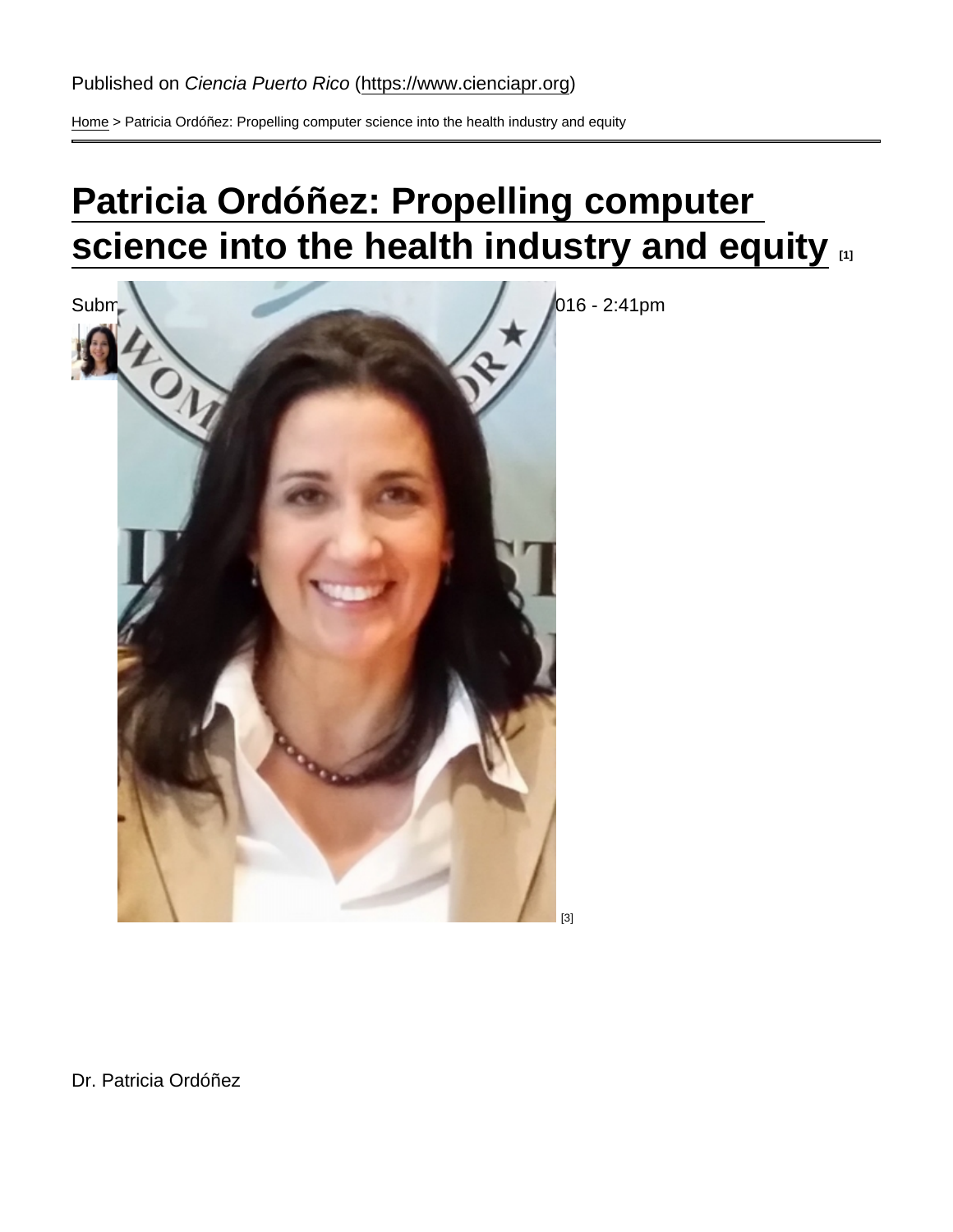The disparity of women in science, technology, engineering and mathematics (STEM) fields is still a serious issue in 2016. Computer science, a STEM discipline, is not the exception. [Data from the National Science Foundation](http://www.nsf.gov/statistics/2015/nsf15311/start.cfm) [4] show that although the number women acquiring computer science degrees has increased since 2002, women are still a small proportion of the workforce in this field which continues to be dominated by men.

That was the case for Dr. Patricia Ordóñez, an assistant professor of [computer science at the](http://ccom.uprrp.edu/2016/wordpress/)  [University of Puerto Rico Río Piedras](http://ccom.uprrp.edu/2016/wordpress/) [5], who despite her abilities and interests, took a tortuous road to obtain the position she holds today. Patricia knows too well about the unconscious bias and discrimination that women and minorities face in this field and is set on changing these statistics.

From a young age, Patricia knew she would pursue a career that involved mathematics. By the time she finished high school in the state of Maryland, where she grew up with her family originally from Colombia, Patricia had taken Calculus II.

Her proficiency in mathematics led her to take a computer science course in high school, where she discovered that she could apply math to program and understand computers. From her exposure to this course, computer science became her interest. However, Patricia chose to major in electrical engineering at [Johns Hopkins University](https://www.jhu.edu) [6] because she did not know about a program in computer science at the time of her application.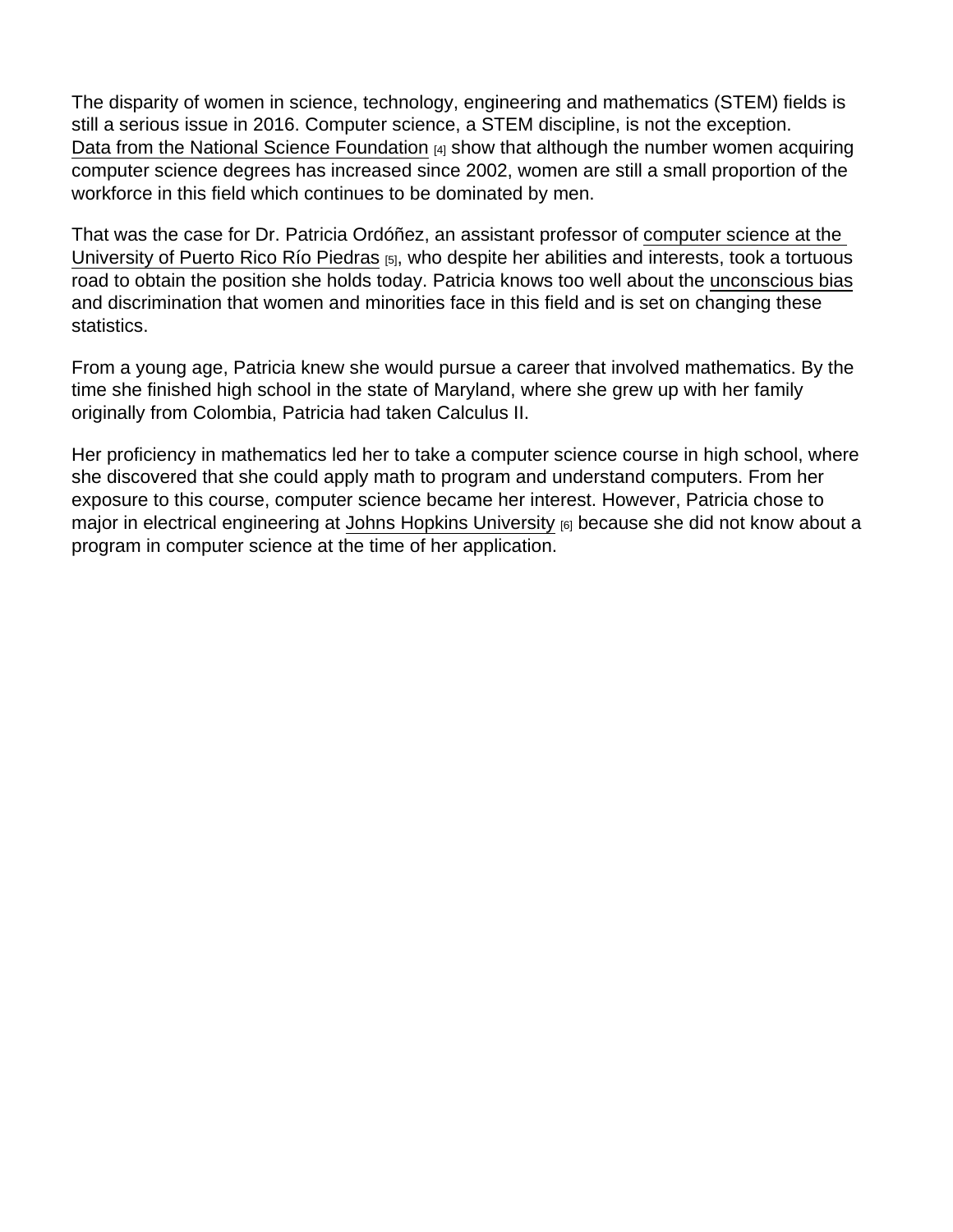

### **Patricia and her students in a Google Glass tutorial with her colleague from University of Maryland Baltimore County Tejas Lagvankar, now at Yahoo. Photo provided by Dr. Patricia Ordóñez)**

### **The curves ahead**

In the electrical engineering program, after Patricia attended her first course in minicomputers, she was faced with the harsh reality faced by many women in computer science. Out of 100 students in the course, only 3-5 were women. She recalls this experience as very intimidating. Furthermore, the male students seemed to have more computer science knowledge than Patricia and her female peers.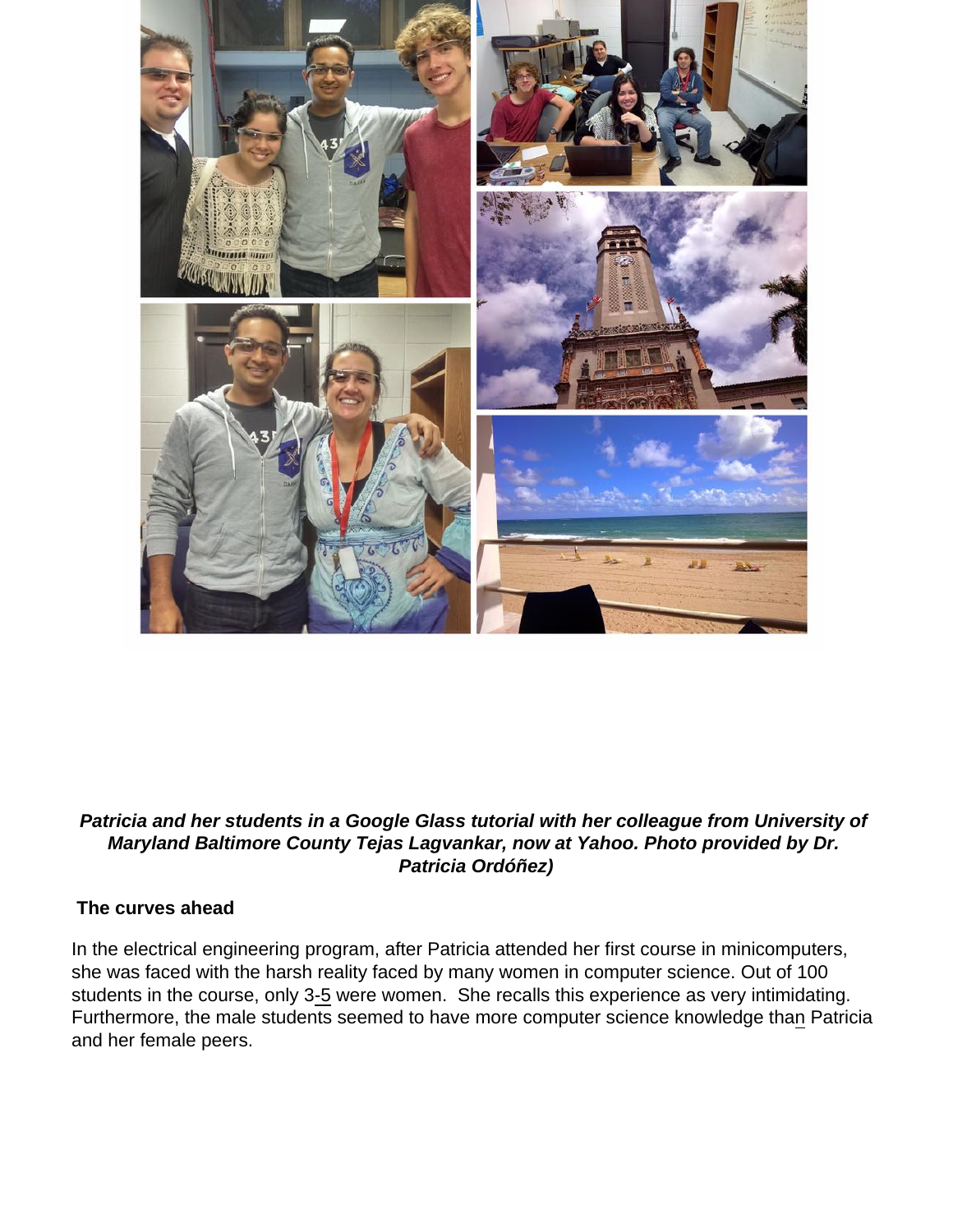This unfortunate experience led her to switch majors, first to the mathematics program, and after a semester abroad in Austria as an exchange student, to a degree in Hispanic and Italian studies.

Although she had completed the courses of the pre-medical track, Patricia decided that medical school was not in her immediate future. While in college she worked as a phlebotomist (someone who draws blood) at a local hospital. Here she realized that patients were often not treated well due to miscommunications among staff that arose from poor management of paper medical records. Instead, Patricia decided to focus on teaching.

Her background in mathematics and Spanish opened teaching opportunities for her in the United States. She was a high school teacher for her first two jobs. In both of the schools that worked, she was hired because of her mathematics, Spanish background, and for being an experienced lacrosse and field hockey player.



**Patricia and her students with Dr. Torsten Felzer and his assistant at ASSETS 2015, a confence of assistive technologies, in Lisboa, Portugal. Photo courtesy of Dr. Patricia Ordóñez.**

### **Going back to the origin**

Although Patricia loved teaching, she felt the desire to return to a technology related field. This time she joined the corporate world. She initially joined a company where she provided technical support, software training, and installation and became the editor of the 900 page technical manual for the company's software, with the promise that she would be able to obtain further education in computer science.

Four years later, the promise of computer education never came, and instead she was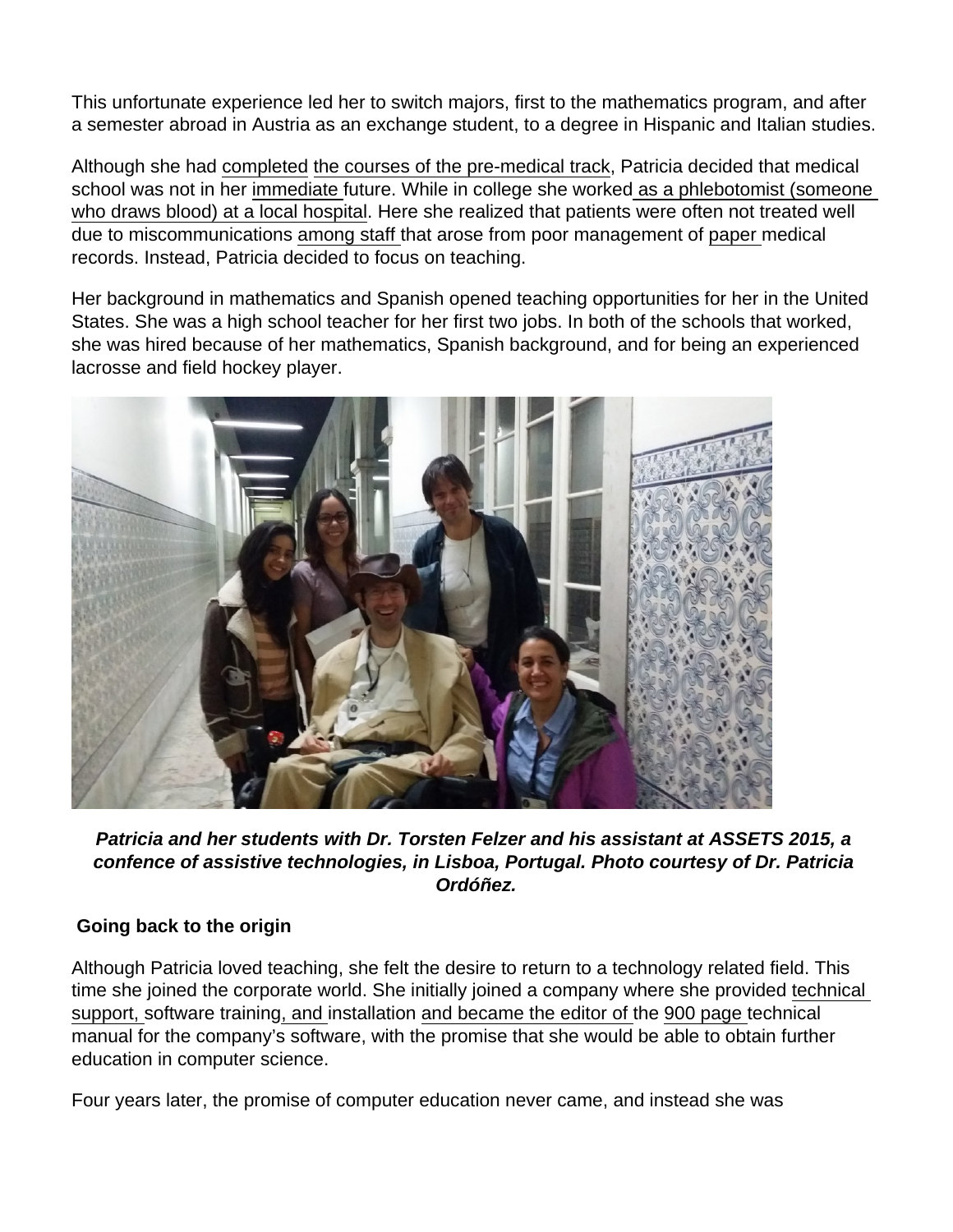discouraged from pursuing this field by her boss at the time. "I told my boss that I wanted to become a programmer and he told me he didn't think I had the aptitude for it. Yet I was the only person in technical support who could edit checks for customers in a programming language that no one ever taught me and to this day I have never seen or identified", Patricia recalls.

To overcome this bad experience, Patricia took some personal time to do a three-month barebudget trip through Latin America where she stayed in the most humble of neighborhoods. It was during this trip that she recognized the power of the internet. While traveling she went to many i nternet cafés to write home and realized that in the different countries she visited these cafés were always crowded. In the places she visited internet cafés were the only connection to the outside world for the inhabitants. This also made her realize the disparity between her world and the one she was visiting, where few people owned computers, and even fewer had connections to the internet. It was then that she saw the potential for the Internet and computers as change agents. Since then, reducing the disparity of access became a long-term goal and lifetime passion.

Next she joined Training Etc. as a programming language course coordinator. Here Patricia found the environment for personal and professional growth she had been searching for. She performed her job duties during the day and at night took the programming courses that she coordinated as well as some night courses at the [University of Maryland, Baltimore County](http://www.umbc.edu) [7]. While at this company, Patricia first learned and then taught Java, Swing, Perl, C, C++, Linux, and Web Application Programming technologies like HTML, and Java Script. The founder of the company, Michael Saltzman, was the first to tell her she had an aptitude for programming and her colleague, Sally Hunt, was the one who most encouraged her to go back to school in her midthirties.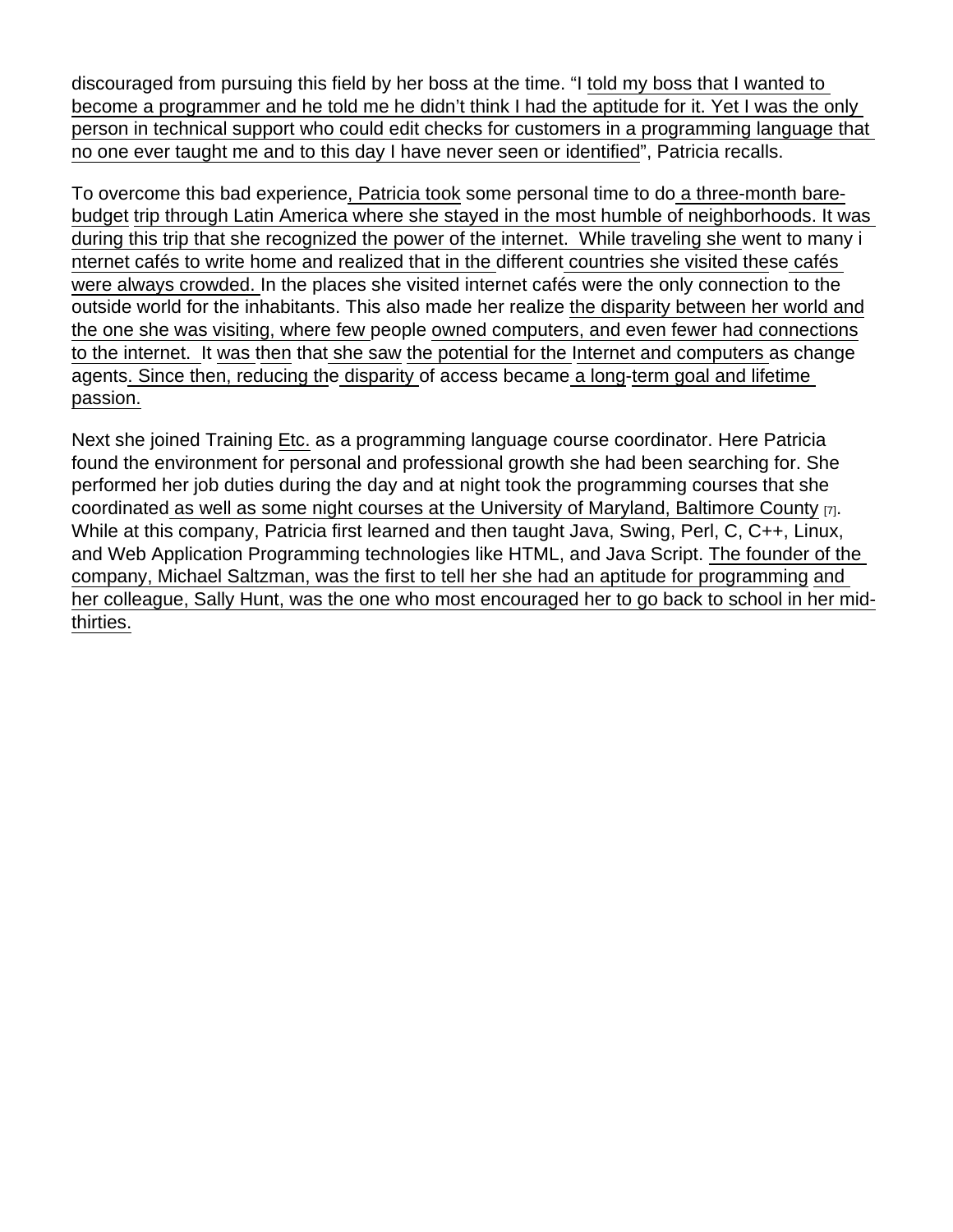

**Patricia presenting at the Symposium for Health Informatics for Latin American and the Caribbean (SHILAC) in 2015. Photo provided by Dr. Patricia Ordóñez.**

With this vast experience in her resume and support, Patricia applied to graduate school in the field of computer science and was accepted at the University of Maryland, Baltimore County. Inspired by her previous experience with patients in healthcare, as well as a documentary that explained how technology could greatly benefit the medicine, her dissertation research at UMBC focused on biomedical informatics. Patricia designed programs that performed multivariate analyses of clinical and physiological data to help physicians make better and more efficient decisions about the health of their patients.

Being a non-traditional graduate student, the graduate school road was not easy.

However, Patricia concedes that what she learned from professional development programs aimed at retaining minorities in science and from the fantastic mentors she made along the way were the key to her success.

#### **Integrating what she had learned to benefit society**

In her current position as an assistant professor of Computer Science at the University of Puerto Rico at Río Piedras, Patricia's research is focused on developing computational tools to create clinical decision support systems that would allow physicians to make better diagnoses and treatment plans based on previously collected medical data. Her interest in developing a community whose aim is to apply their computational knowledge to the improvement of the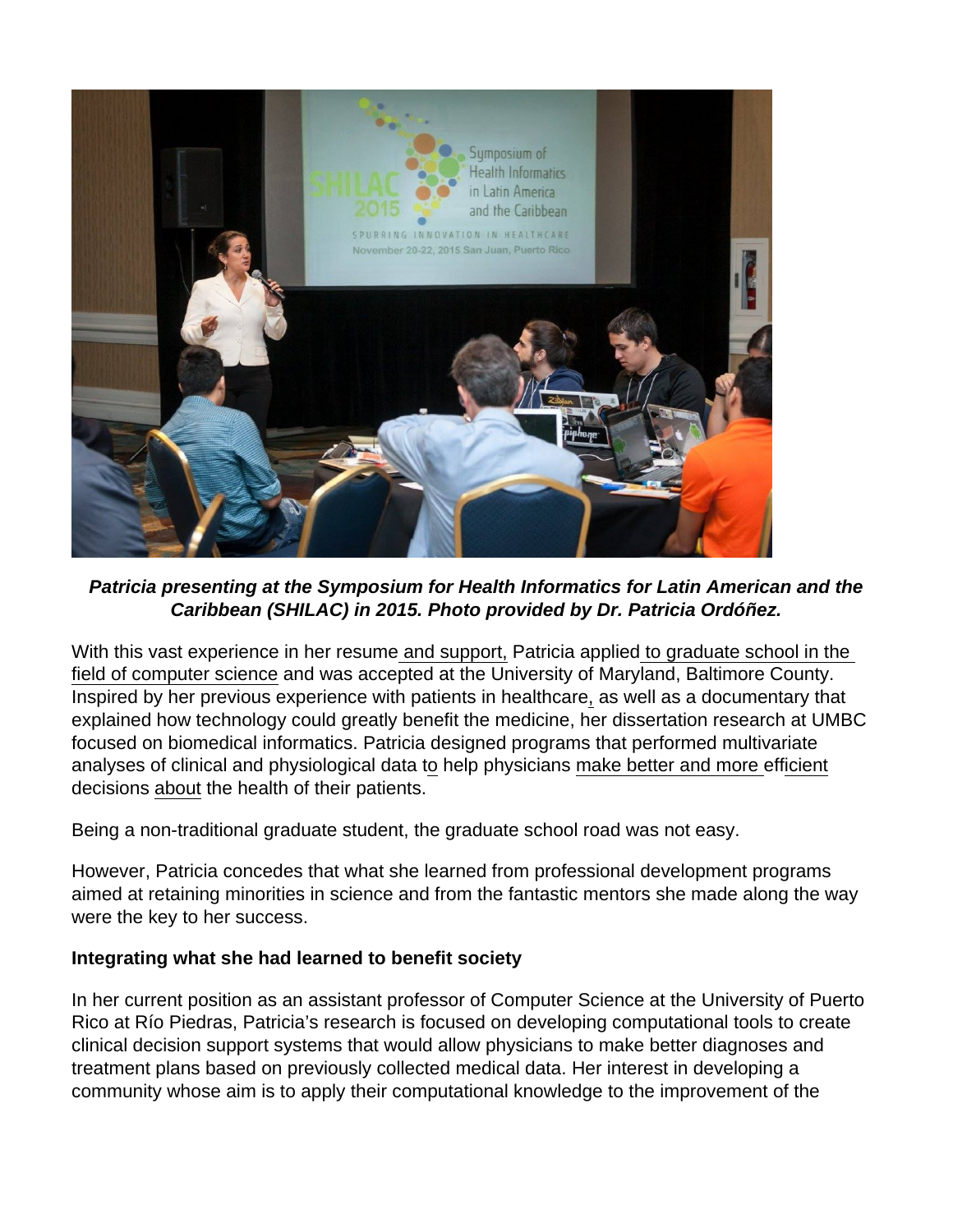medical field led her to found the [Symposium for Health Informatics for Latin America and the](http://shilac.org)  [Caribbean \(SHILAC\) and Hacking Health in the Caribbean](http://shilac.org) [8].

Due to her previous experience with the unconscious bias that Latinas face in her field, Patricia is also committed to make computer science education accessible to everyone. She is part of the [Expanding Computing Education Pathways](http://expandingcomputing.cs.umass.edu/puerto-rico) [9] consortium, a National Science Foundation funded collaboration between 12 US States and Puerto Rico that trains K-12 educators how to teach their students computer science with the goal of increasing the number and diversity of students in computing. As part of this initiative Patricia, Dr. Joseph Carroll Miranda, and other collaborators created a [MOOC for high school teachers on how to incorporate computer science](http://cs4hspuertorico.org)  [into the curriculum of non-CS courses](http://cs4hspuertorico.org)  $[10]$ , beginning the initiative of training Puerto Rican teachers in computational thinking. This group has also begun a movement called [CS4AllPR](http://www.cs4allpr.org) [11] that advocates and works to integrate computer science in Puerto Rico's education system.

Also as part of her commitment to equity in computer science, Patricia founded the [Kavita Project](http://www.thekavitaproject.org)  $12$  to create a spoken programming language for people with limited mobility in their hands. This project brought her into the realm of Assistive Technology and in contact with the wonderful work of the [Puerto Rico Assistive Technology Program](http://pratp.upr.edu) [13] (PRATP).

Patricia's student Rafael Esparra at ASSETS 2014 with Kavita Krishnaswamy, who inspired her interest to create a spoken programming language. Photo courtesy of Dr. Patricia Ordóñez.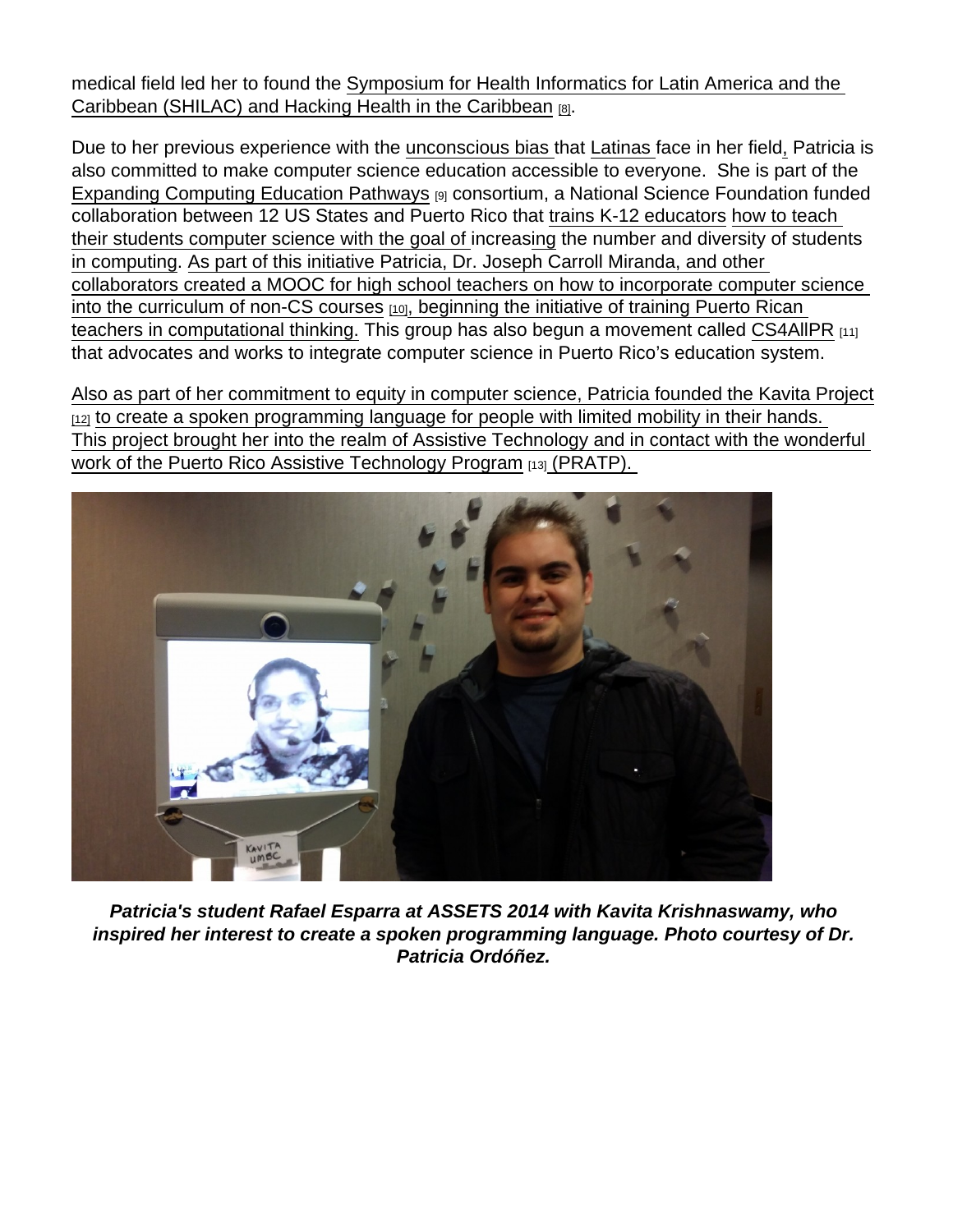As a professor, Patricia has mentored 2 high school students, over 10 undergraduate students and two Master's students. When asked what is it that she loves most about her work she says: "Taking students to conferences and opening their eyes of how many opportunities are out there in the world beyond their own reality. This experience opens their minds and makes them realize that their goals are achievable. It also teaches them the importance of networking".

With her mentoring, Patricia's students founded #include  $\langle$ girls $\rangle$  [14], an organization to promote women in computing in Puerto Rico. Now #include <girls> is collaborating with the PRATP to do an [#include <a-thon> on October 22-23, 2016](http://include-hackathon.herokuapp.com) [15] to encourage more women into computing and technology by attending hackathons and working with assistive technology. Patricia is proud to see how her students have learned to network and make a positive impact in the community.

For students interested in an academic or professional career in STEM, Patricia emphasizes the need for finding and maintaining relationships with diverse mentors. The fact that a mentor may look like you does not necessarily mean that this person will be a good mentor or that they would not lose faith in you. Her best advice is to find as many mentors as possible, each with different perspectives that can help you move forward and achieve your goals.

Patricia's career and journey exemplifies what it really means to persevere and excel. She is a true Borinqueña and Puerto Rico is proud to have her as an adopted daughter that is invested in making computer science education and opportunities accessible to everyone in the archipelago and beyond.

If you would like to learn more about Patricia and her work visit her [profile](http://www.cienciapr.org/en/user/patio66) [16] or her [personal](http://ccom.uprrp.edu/~pordonez/)  [webpage](http://ccom.uprrp.edu/~pordonez/) [17].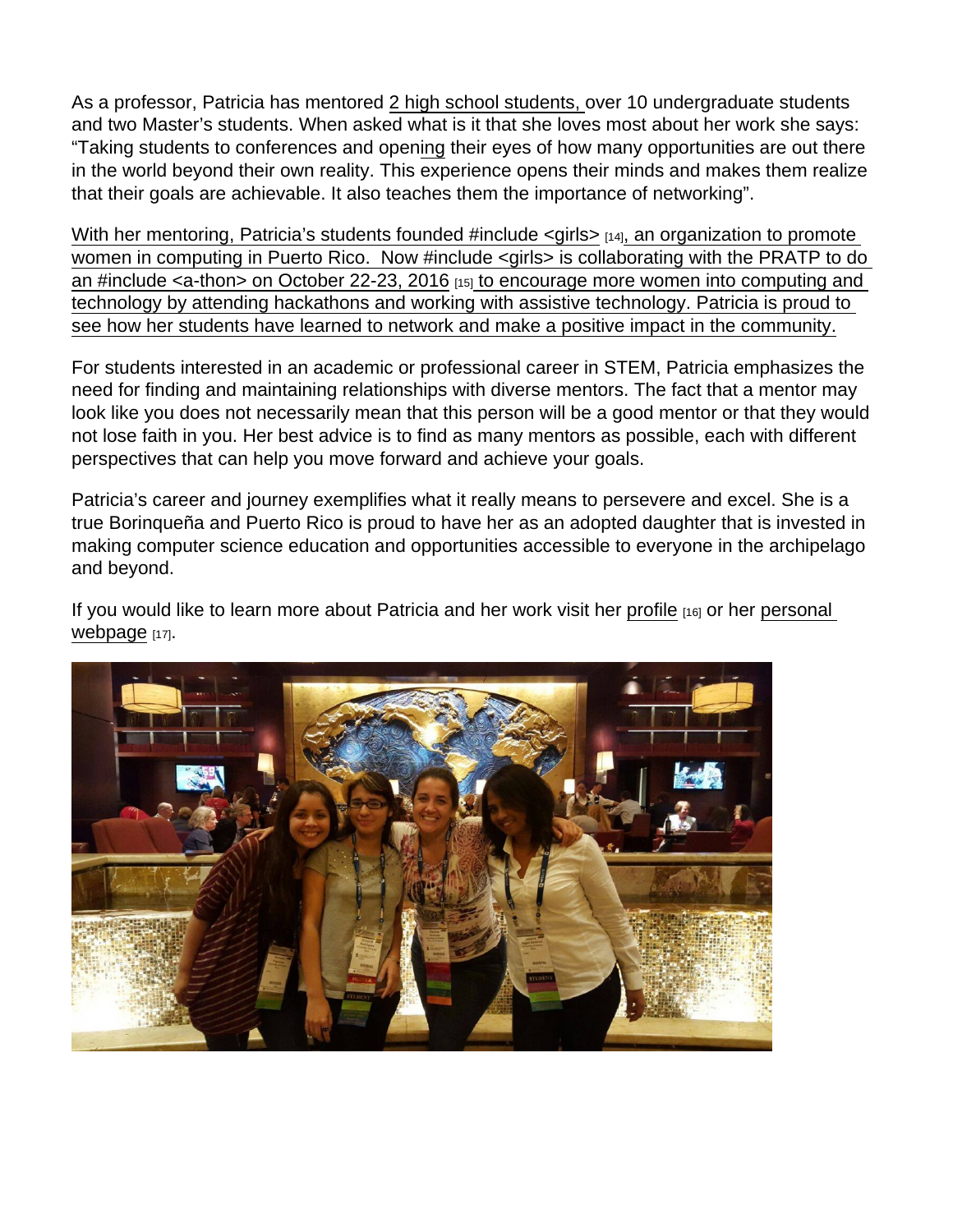Patricia with her students at the Grace Hopper Celebration of Women in Computing in Houston, Texas in 2015. Photo courtesy of Dr. Patricia Ordóñez.

 In 2014 Patricia was interviewed by NPR about the current situation of women in computer science. You can listen to her interview here:

- Tags: [Ciencias de Computación](https://www.cienciapr.org/en/tags/ciencias-de-computacion) [18]
	- [Computer science](https://www.cienciapr.org/en/tags/computer-science) [19]
	- [women in science](https://www.cienciapr.org/en/tags/women-science) [20]
	- [mujeres en las ciencias](https://www.cienciapr.org/en/tags/mujeres-en-las-ciencias) [21]
	- [women in STEM](https://www.cienciapr.org/en/tags/women-stem) [22]
	- [mujeres en stem](https://www.cienciapr.org/en/tags/mujeres-en-stem) [23]
	- $\bullet$  [equity](https://www.cienciapr.org/en/tags/equity)  $[24]$
	- $\bullet$  [equidad](https://www.cienciapr.org/en/tags/equidad)  $[25]$
	- [monthly story](https://www.cienciapr.org/en/tags/monthly-story) [26]
	- $\bullet$  [Biomedical Informatics](https://www.cienciapr.org/en/tags/biomedical-informatics)  $[27]$

## Categorías de Contenido:<br>
• [Engineering, math, and computer science](https://www.cienciapr.org/en/categorias-de-contenido/engineering-math-and-computer-science-0) [28]

- 
- [Undergraduates](https://www.cienciapr.org/en/categorias-de-contenido/undergraduates-0) [29]
- [Graduates](https://www.cienciapr.org/en/categorias-de-contenido/graduates-0) [30]
- [Postdocs](https://www.cienciapr.org/en/categorias-de-contenido/postdocs-0) [31]
- [Educators](https://www.cienciapr.org/en/categorias-de-contenido/educators-0) [32]

Copyright © 2006-Present CienciaPR and CAPRI, except where otherwise indicated, all rights reserved

[Privacy](https://www.cienciapr.org/site-use-and-privacy-policy) | [Terms](https://www.cienciapr.org/site-use-and-privacy-policy) | [About CienciaPR](https://www.cienciapr.org/about) |